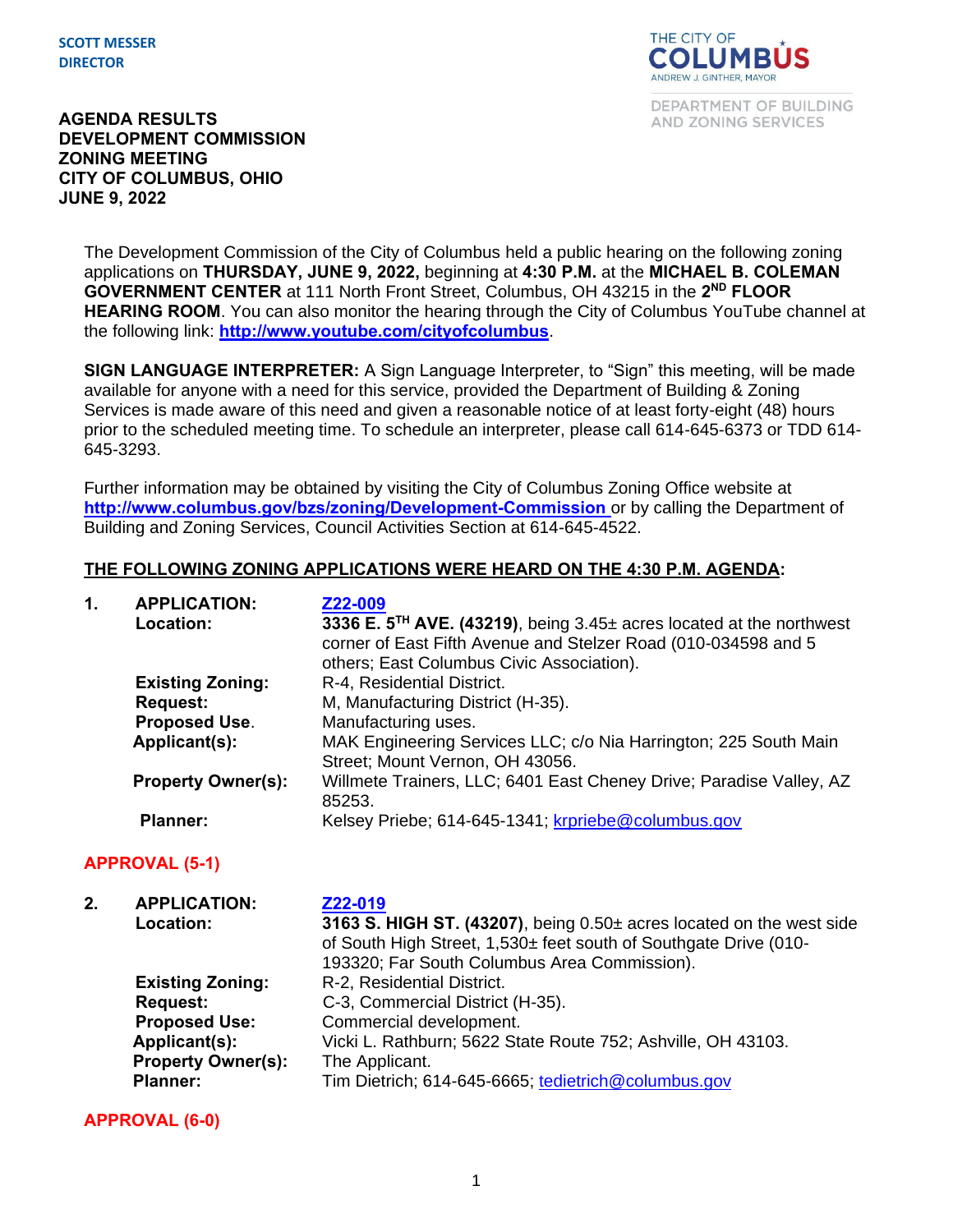| 3. | <b>APPLICATION</b>        | Z22-023                                                                  |
|----|---------------------------|--------------------------------------------------------------------------|
|    | Location:                 | 2270 WILLIAMS RD. (43207), being 6.24± acres located on the north        |
|    |                           | side of Williams Road, 500± feet west of Alum Creek Drive (530-111878    |
|    |                           | & 530-111820; Far South Columbus Area Commission).                       |
|    | <b>Existing Zoning:</b>   | L-M-2, Limited Manufacturing District and C-2, Commercial District.      |
|    | <b>Proposed Zoning:</b>   | L-M-2, Limited Manufacturing District (H-35).                            |
|    | <b>Proposed Use:</b>      | Warehouse and office uses.                                               |
|    | Applicant(s):             | 868 Partners, LLC; c/o Brad Woltz; 138 East High Street; Circleville, OH |
|    |                           | 43113; and David Hodge, Atty.; Underhill and Hodge; 8000 Walton          |
|    |                           | Parkway, Suite 260; New Albany, OH 43054.                                |
|    | <b>Property Owner(s):</b> | 2260 Williams Road LTD; 15950 Ringgold Northern Road; Ashville, OH       |
|    |                           | 43103.                                                                   |
|    | <b>Planner:</b>           | Joseph Rose; 614-645-3526; <i>imrose@columbus.gov</i>                    |

### **APPROVAL (5-1) CONDITIONED UPON THE APPLICANT PROVIDING A SIX FOOT OPAQUE FENCE OR WALL FROM THE NORTHWEST CORNER OF THE PROPERTY AND EXTENDING APPROXIMATELY 300 FEET EAST ALONG THE NORTHERN PROPERTY LINE.**

| 4. | <b>APPLICATION:</b><br>Location: | Z21-065<br>5100 EBRIGHT RD. (43110), being 36.16± acres located on the east<br>side of Ebright Road, 1,680± feet south of Winchester Pike (010-272279<br>& 7 others; Greater South East Area Commission). |
|----|----------------------------------|-----------------------------------------------------------------------------------------------------------------------------------------------------------------------------------------------------------|
|    | <b>Existing Zoning:</b>          | NC, Neighborhood Center District, NE, Neighborhood Edge District, and<br>NG, Neighborhood General District.                                                                                               |
|    | <b>Request:</b>                  | L-ARLD, Limited Apartment Residential District, and L-R-2, Limited<br>Residential District (H-35).                                                                                                        |
|    | <b>Proposed Use.</b>             | Multi- and single-unit residential development.                                                                                                                                                           |
|    | Applicant(s):                    | PROVMV LLC; c/o Jackson B. Reynolds, Atty.; Smith and Hale; 37<br>West Broad Street, Suite 460; Columbus, OH 43215.                                                                                       |
|    | <b>Property Owner(s):</b>        | The Applicant.                                                                                                                                                                                            |
|    | <b>Planner:</b>                  | Tim Dietrich; 614-645-6665; tedietrich@columbus.gov                                                                                                                                                       |

# **APPROVAL (3-2-1)**

| 5. | <b>APPLICATION:</b><br>Location:             | Z22-010<br>5141 EBRIGHT RD. (43110), being 15.99± acres located on the west<br>side of Ebright Road, 890± feet north of US-33 (180-005121; Greater<br>South East Area Commission). |
|----|----------------------------------------------|------------------------------------------------------------------------------------------------------------------------------------------------------------------------------------|
|    | <b>Existing Zoning:</b>                      | R, Rural District.                                                                                                                                                                 |
|    | <b>Request:</b>                              | L-ARLD, Limited Apartment Residential District (H-35).                                                                                                                             |
|    | <b>Proposed Use:</b>                         | Multi-unit residential development.                                                                                                                                                |
|    | Applicant(s):                                | JBM Development, LLC c/o David Hodge, Atty.; 8000 Walton Parkway,<br>Suite 260; New Albany, Ohio 43054.                                                                            |
|    | <b>Property Owner(s):</b><br><b>Planner:</b> | James R. Cloyes; 6895 East Main Street; Reynoldsburg, OH 43068.<br>Sierra Saumenig; 614-645-7973; slsaumenig@columbus.gov                                                          |

**APPROVAL (6-0)**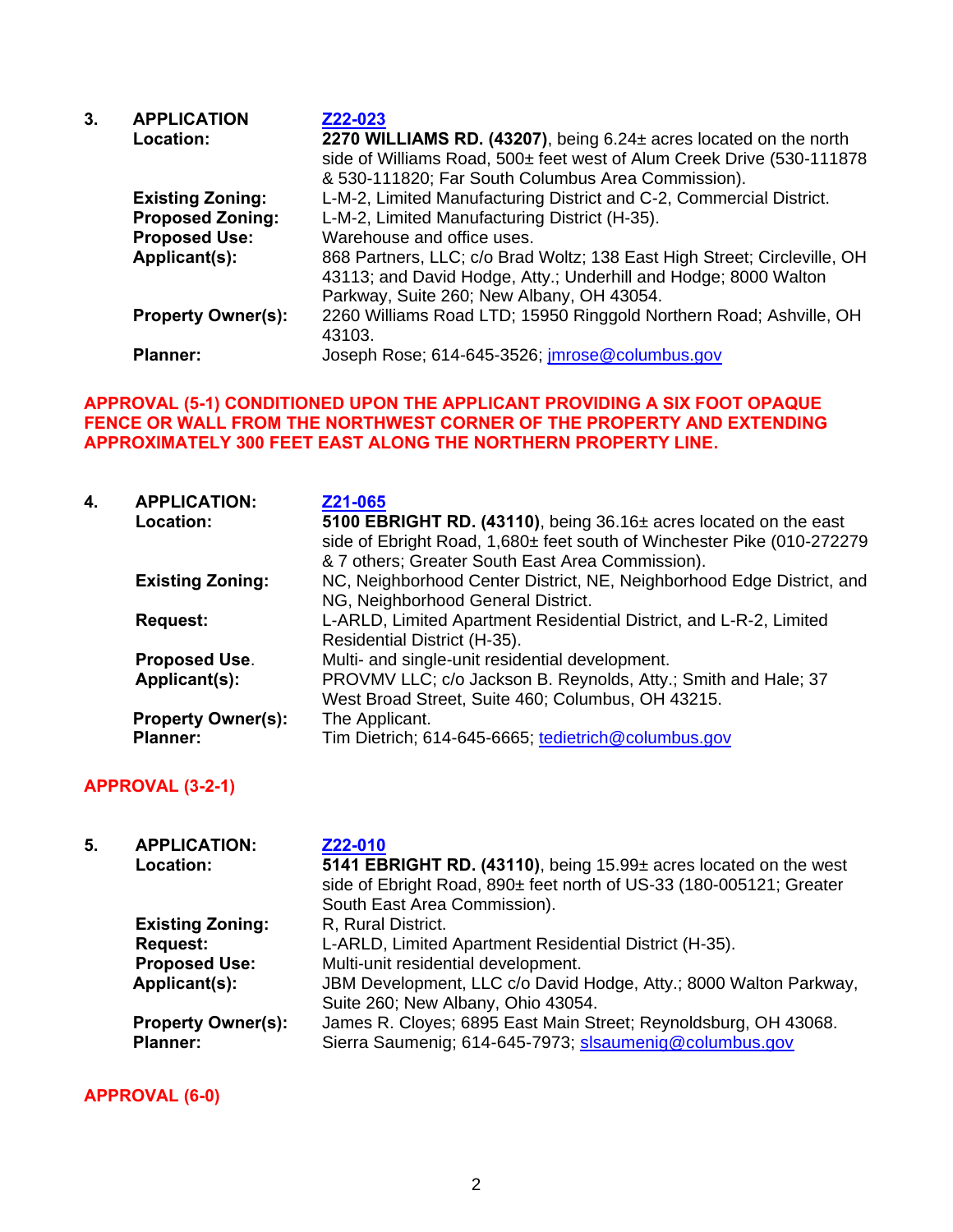# **THE FOLLOWING ZONING APPLICATIONS WERE HEARD ON THE 5:00 P.M. AGENDA:**

| 6. | <b>APPLICATION:</b>       | Z22-031                                                               |
|----|---------------------------|-----------------------------------------------------------------------|
|    | Location:                 | 2535 LINBAUGH RD. (43123), being 0.34± acre located on the west       |
|    |                           | side of Linbaugh Road at the terminus of Linbaugh Road and Bridgehill |
|    |                           | Drive (570-255679; Westland Area Commission).                         |
|    | <b>Existing Zoning:</b>   | L-R-2, Limited Residential District.                                  |
|    | <b>Request:</b>           | R-2, Residential District (H-35).                                     |
|    | <b>Proposed Use:</b>      | An above-ground swimming pool for an existing single-unit dwelling.   |
|    | Applicant(s):             | Hannah Bubnar; 2535 Linbaugh Road; Columbus, OH 43132.                |
|    | <b>Property Owner(s):</b> | The Applicant.                                                        |
|    | <b>Planner:</b>           | Tim Dietrich; 614-645-6665; tedietrich@columbus.gov                   |

# **APPROVAL (6-0)**

| 7. | <b>APPLICATION:</b>       | Z22-006                                                          |
|----|---------------------------|------------------------------------------------------------------|
|    | Location:                 | 1549 FREBIS AVE. (43206), being 1.36± acres located on the south |
|    |                           | side of Frebis Avenue, 135± feet east of Fairwood Avenue (010-   |
|    |                           | 103981; Columbus Southside Area Commission).                     |
|    | <b>Existing Zoning:</b>   | C-3, Commercial District.                                        |
|    | <b>Request:</b>           | L-M, Limited Manufacturing District (H-35).                      |
|    | <b>Proposed Use:</b>      | Limited industrial uses.                                         |
|    | Applicant(s):             | Ohio 1 Developers LLC; c/o Connie J. Klema, Atty.; P.O. Box 991; |
|    |                           | Pataskala, OH 43062.                                             |
|    | <b>Property Owner(s):</b> | The Applicant.                                                   |
|    | <b>Planner:</b>           | Joseph Rose; 614-645-3526; <i>imrose@columbus.gov</i>            |

#### **APPROVAL (6-0) CONDITIONED UPON THE ADDITION OF LANDSCAPED BUFFERING ALONG THE EAST AND SOUTH PORTION OF THE SITE IN ACCORDANCE WITH THE SITE PLAN DATED MAY 10, 2022.**

| 8. | <b>APPLICATION:</b><br>Location: | Z22-015<br>3301 MORSE RD. (43231), being $1.14\pm$ acres located at the southeast<br>corner of Morse Road and Dunbridge Street (010-104566 & 010-<br>104573; Northeast Area Commission).                        |
|----|----------------------------------|-----------------------------------------------------------------------------------------------------------------------------------------------------------------------------------------------------------------|
|    | <b>Existing Zoning:</b>          | AR-12, Apartment Residential District.                                                                                                                                                                          |
|    | <b>Request:</b>                  | CPD, Commercial Planned Development District (H-35).                                                                                                                                                            |
|    | <b>Proposed Use:</b>             | Commercial development.                                                                                                                                                                                         |
|    | Applicant(s):                    | Sarangpur Holding, LLC; c/o Dave Perry, Agent; 411 East Town Street,<br>1 <sup>st</sup> Floor; Columbus, OH 43201; and Donald Plank, Atty.; 411 East<br>Town Street, 2 <sup>nd</sup> Floor; Columbus, OH 43215. |
|    | <b>Property Owner(s):</b>        | Sarangpur Holding, LLC; c/o Tusher Patel; P.O. Box 629; Lewis Center,<br>OH 43035.                                                                                                                              |
|    | <b>Planner:</b>                  | Tim Dietrich; 614-645-6665, tedietrich@columbus.gov                                                                                                                                                             |

**APPROVAL (6-0)**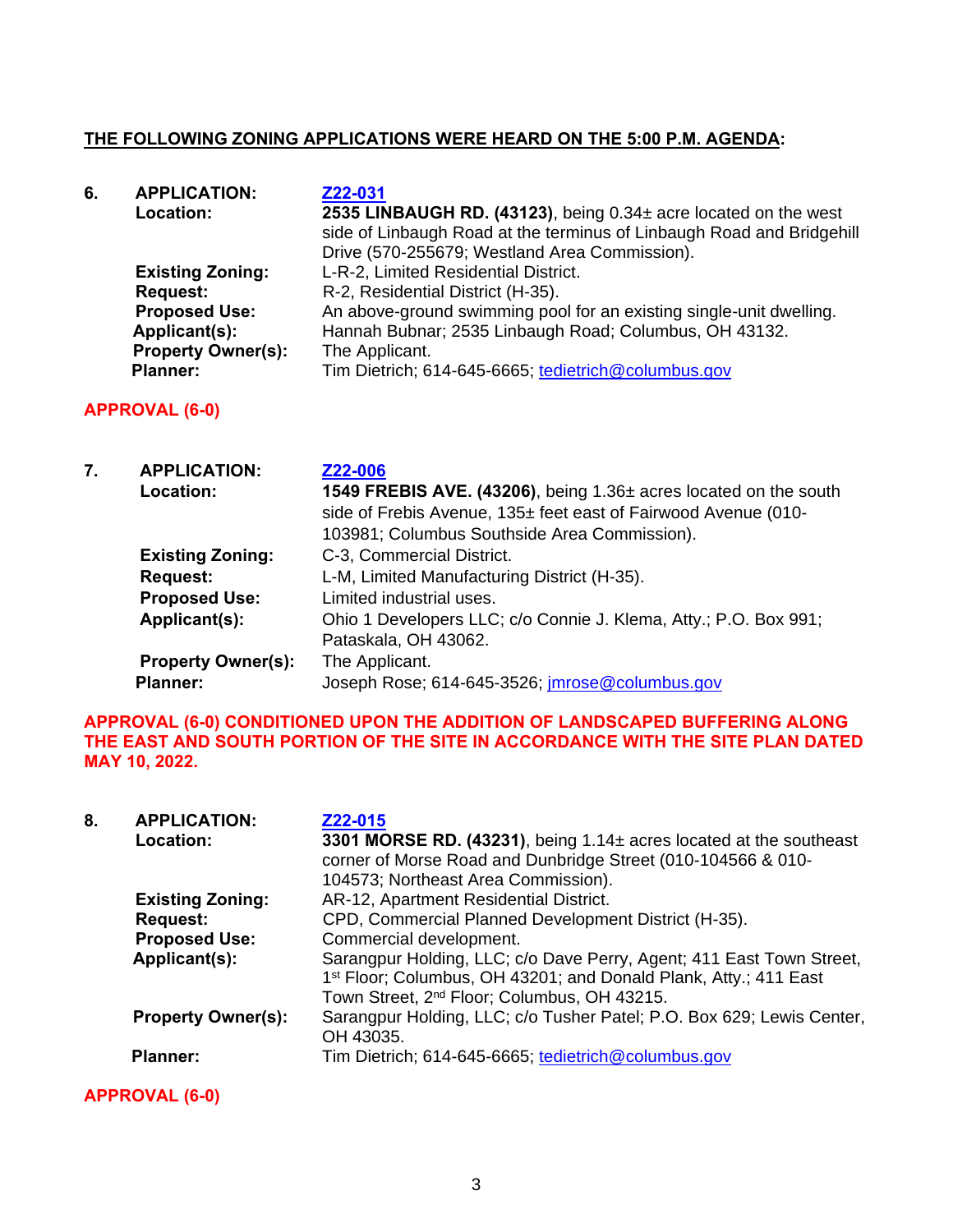| 9. | <b>APPLICATION:</b>       | Z22-024                                                               |
|----|---------------------------|-----------------------------------------------------------------------|
|    | Location:                 | 6841 SCHROCK HILL CT. (43229), being 0.81± acres located on the       |
|    |                           | west side of Schrock Hill Court, 150± feet south of West Schrock Road |
|    |                           | (010-200864; Northland Community Council).                            |
|    | <b>Existing Zoning:</b>   | CPD, Commercial Planned Development District.                         |
|    | <b>Requested Zoning:</b>  | L-C-4, Limited Commercial District (H-35).                            |
|    | <b>Proposed Use:</b>      | Limited commercial development.                                       |
|    | Applicant(s):             | Christopher Jolley; Darin Ranker Architects; 5925 Wilcox Place, Suite |
|    |                           | E; Dublin, OH 43016.                                                  |
|    | <b>Property Owner(s):</b> | Lawrence Groce; 7297 Rosegate Place; Dublin, OH 43017.                |
|    | <b>Planner:</b>           | Shannon Pine; 614-645-2208; spine@columbus.gov                        |

## **APPROVAL (6-0) CONDITIONED UPON UPDATED USE RESTRICTIONS PROHIBITING RECREATION VECHICLE SALES AND CLARIFYING THAT TRUCK/VAN RENTAL OR USED AUTOMOBILE SALES ARE ONLY IN CONJUNCTION WITH A CAR RENTAL BUSINESS.**

| 10 <sub>1</sub> | <b>APPLICATION:</b><br>Location: | Z22-014<br>9190 ANTARES AVE. (43240), being 2.42± acres located on the west<br>side of Antares Avenue, 280± feet north of Gemini Place (318-<br>43201002001 & 318-43201018000; Far North Columbus Communities<br>Coalition). |
|-----------------|----------------------------------|------------------------------------------------------------------------------------------------------------------------------------------------------------------------------------------------------------------------------|
|                 | <b>Existing Zoning:</b>          | L-C-4, Limited Commercial District.                                                                                                                                                                                          |
|                 | <b>Request:</b>                  | CPD, Commercial Planned Development District (H-35).                                                                                                                                                                         |
|                 | <b>Proposed Use:</b>             | Car wash facility.                                                                                                                                                                                                           |
|                 | Applicant(s):                    | Moo Moo Car Wash; c/o Dave Perry, Agent; 411 East Town Street, 1 <sup>st</sup><br>Floor; Columbus, OH 43201; and Donald Plank, Atty.; 411 East Town<br>Street, 2 <sup>nd</sup> Floor; Columbus, OH 43215.                    |
|                 | <b>Property Owner(s):</b>        | NP Limited Partnership; c/o Franz Geiger; 8800 Lyra Drive, Suite 650;<br>Columbus, OH 43240.                                                                                                                                 |
|                 | <b>Planner:</b>                  | Tim Dietrich; 614-645-6665, tedietrich@columbus.gov                                                                                                                                                                          |

**APPROVAL (5-0-1)**